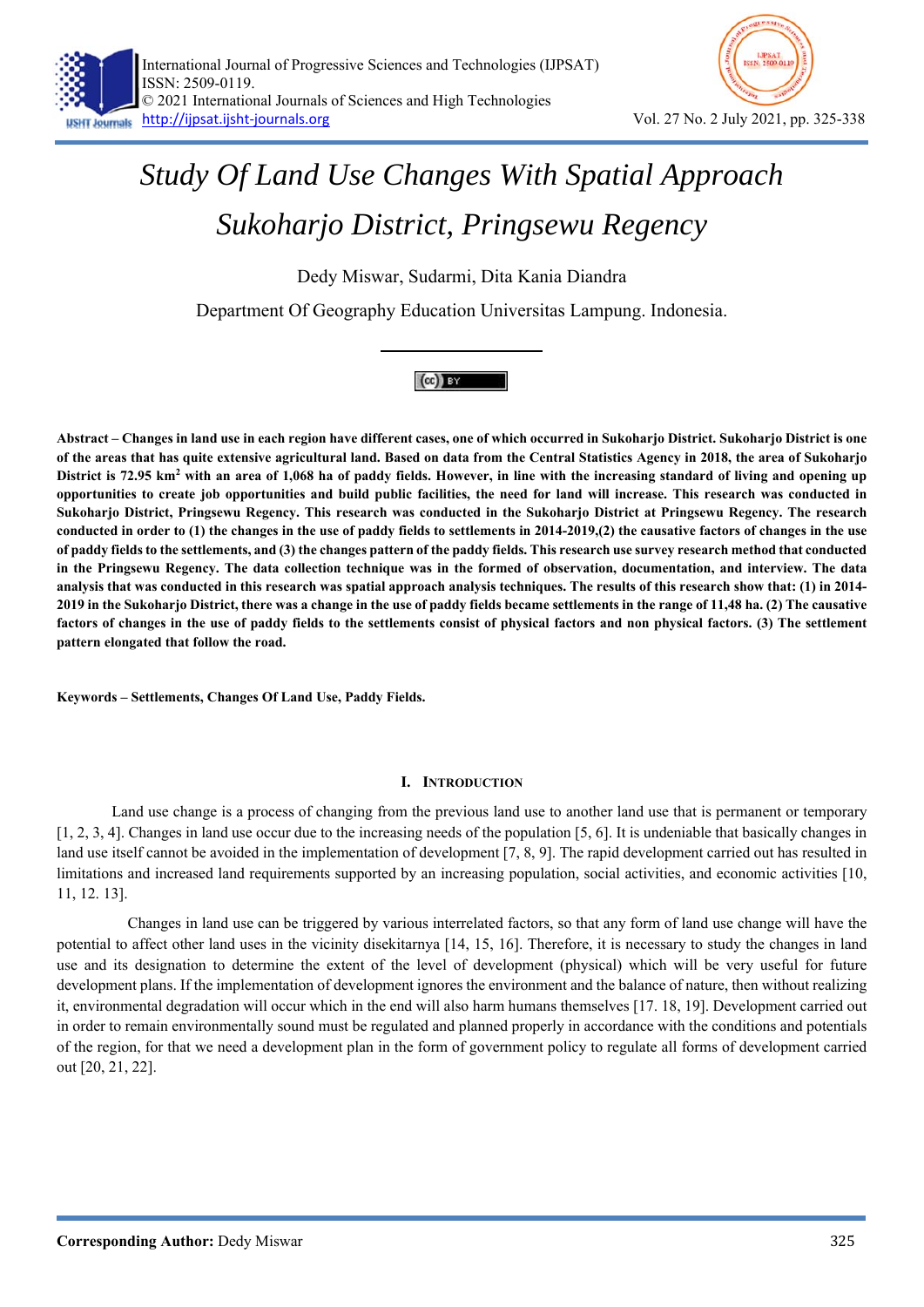The rapid population growth, as well as the growing intensity of development in various fields will of course lead to an increase in demand for food [23, 24]. This is done to meet the needs of people's lives. In terms of land use, areas that experience changes in land use are from agricultural land to non-agricultural land [25, 26, 27]. If this condition occurs continuously without paying attention to the balance between the use of paddy fields for agriculture and non-agriculture, the paddy fields will decrease, so that it will reduce agricultural production, especially rice. Therefore, if this agricultural land is converted to function continuously, it will cause problems [28, 29].

 Sukoharjo District is one of the areas that has a fairly large agricultural land. Based on data from the Central Statistics Agency in 2018, the area of Sukoharjo District is 72.95 km2 with an area of 1,068 ha of paddy fields. However, in line with the increasing standard of living and the opening of opportunities to create job opportunities and build public facilities, the need for land is increasing [30, 31, 32].

 The increase in land demand is driven by an increase in population, while the availability of land area is fixed [33, 34]. This has resulted in a large number of agricultural land being converted to meet these needs. In addition, changes in land use may also be due to the lack of government's role in managing the agricultural sector [35]. So it is proven that there are still many paddy fields that have been turned into other sectors, one of which is settlements [36, 37].

 The total of residents in Sukoharjo District every year always increases this is due to the driving factors consisting of births (natality), death (mortality), and population movement (migration) [38, 39]. The total population in Sukoharjo District in 2014 was 46,651 people divided into 16 villages. Compared to 2020, which amounted to 49,703 people, so there was a population increase of 3,052 people in a span of 7 years. This description causes changes in land use because population growth means that it requires additional places to live and supporting facilities. The population that continues to increase from 2014-2020 can be seen in Table 1.

| No.                | <b>Total Population</b><br>Year |        |
|--------------------|---------------------------------|--------|
|                    |                                 |        |
| 1.                 | 2014                            | 47.217 |
| 2.                 | 2015                            | 47.771 |
| 3.                 | 2016                            | 48.302 |
| 4.                 | 2017                            | 48.814 |
| 5.                 | 2018                            | 49.315 |
| 6.                 | 2019                            | 49.518 |
| 7.                 | 2020                            | 49.704 |
| <b>Growth rate</b> |                                 | $1\%$  |

Table 1. Population of Sukoharjo District Kecamatan Pringsewu Regency 2014-2020.

Source: Central Bureau of Statistics of Pringsewu Regency, year 2021.

 Based on Table 1, the population in Sukoharjo District continues to increase every year with a population growth rate of 1% per year. With the increase in population each year, the activities of the population also increase, which requires land for settlements while the available land is limited. In addition to population growth, land use changes occur due to government policies [40, 41]. This is thought to have caused a lot of changes in the use of paddy fields into settlements. Therefore, residential development occurred in almost all areas which resulted in changes in the use of paddy fields from year to year [42, 43].

 Paddy fields in Sukoharjo District in 2014 were recorded at 1,182 ha but in 2018 the area of paddy fields in Sukoharjo District was recorded at 1,1068 ha. This condition proves that there is a shift in the function of paddy fields in Sukoharjo District. It is suspected that paddy fields are used by the community to build houses [44, 45]. With the continued reduction of agricultural land in Sukoharjo District caused by changes in agricultural land use to non-agricultural, it is feared that the needs of the community in the area will not be met [46, 47]. Sukoharjo District, and in the next few years we will lose a very valuable ancestral heritage,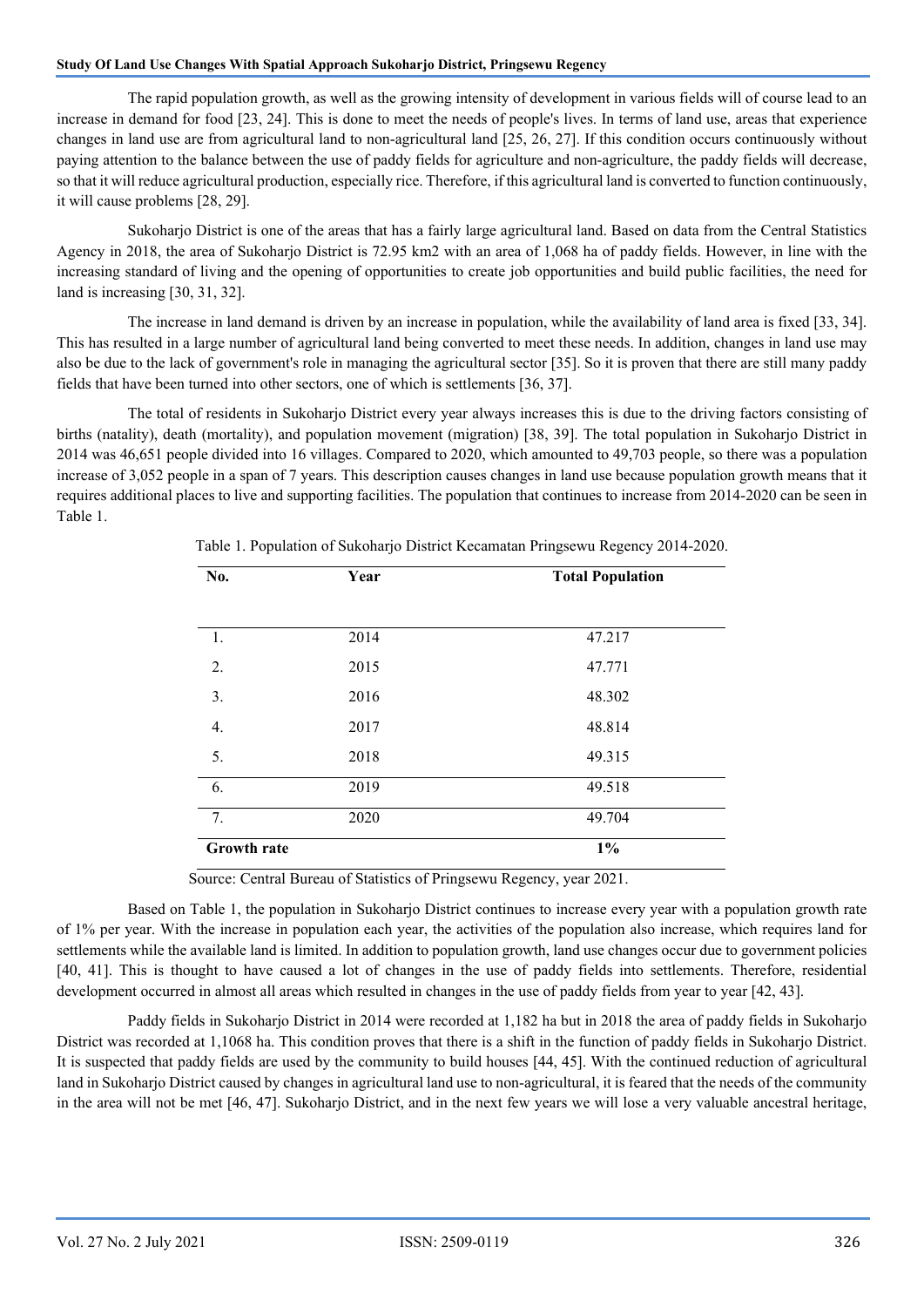namely agricultural land. Another impact caused by the reduction in the area of agricultural land is a decrease in income in the agricultural sector [48, 49]. The decrease in paddy fields and employment opportunities in agriculture causes a shift or shift in the livelihoods of the population from agriculture to non-agriculture [50, 51].

 Changes in land use in each region have different cases, one of which occurred in Sukoharjo District. Sukoharjo District is one of the areas that has a fairly large agricultural land. Based on data from the Central Statistics Agency in 2018, the area of Sukoharjo District is 72.95 km2 with an area of paddy fields which is 1,068 ha. However, in line with the increasing standard of living and the opening of opportunities to create job opportunities and build public facilities, the need for land is increasing.

 It is very important to conduct a study on land use change so that it becomes a reference for the government for development activities in an area [52, 53, 54]. Land conservation from one function to another must be carefully considered. The factors driving land change that are interrelated with each other also need to be analyzed in depth to describe how land use occurs in an area [55, 56].

 Based on the description of the background of the problem above regarding changes in land use that occurred in Sukoharjo District, the purpose of this study was to see the area, pattern, and factors that caused changes in the use of paddy fields.

## **II. RESEARCH METHOD**

 The method used in this study is a survey research method. According to [57, 58] the survey method is research conducted using questionnaires as a research tool carried out on large and small populations, but the data studied are data from samples taken from the population, so that relative incidence is found, distribution, and the relationship between variables, sociological and psychological. The purpose of survey research is to provide a detailed description of the background, characteristics, and characteristics of typical cases or events of a general nature.

 The population in this research is the area of Sukoharjo District. This study did not use a sample because the researcher wanted to examine all elements in the area, so this research is a population study or population study. The population is the whole object of research. If someone wants to examine all the elements that exist in the research area, then the research is a population study or population study or census study. The variables in this study consisted of: changes in the use of paddy fields, the factors causing changes in the use of paddy fields, and the pattern of direction of changes in paddy fields that became settlements.

 Data was collected using observation and documentation studies. The observation technique was carried out to check the truth of the data that had been obtained from the field to find out the location and obtain data on the area of paddy fields that were turned into settlements in Sukoharjo District. This observation technique is carried out in several ways, namely: recording, measuring with GPS, and taking photos. While the documentation study is used to complete secondary data such as administrative location, area, population, and total area of paddy fields that have been converted into settlements. The data sources were obtained from the Sukoharjo District office and the Regional Development Planning Agency (BAPPEDA). For example, monograph data from Sukoharjo District and other data that is document or written to support this research.

 The spatial approach analysis technique was used to determine changes in the use of paddy fields into settlements in Sukoharjo District, Pringsewu Regency in 2014-2019. This technique uses Arcgis software to manage data obtained from observations and interviews. The data obtained is in the form of a map of paddy fields in Sukoharjo District in 2014 and 2019. Then a map of paddy fields in 2014 and a map of paddy fields in 2019 will be overlaid which will produce a map of changes in paddy fields into settlements in Sukoharjo District, Pringsewu Regency in 2014-2019. .

 Data analysis techniques to determine the factors causing land use change using descriptive data analysis using a spatial approach [59, 60]. The unit of analysis is a certain unit that is calculated as the subject of research. In this study, researchers used a District analysis unit, where researchers analyzed land use changes based on all Sukoharjo Districts.

 The data analysis technique to find out the pattern of changing paddy fields into settlements uses the results of the overlay in the form of land units used to analyze using several forms of settlement patterns [61, 62]. It will be known that the settlement pattern in the District is included in one of the settlement pattern groups according to the shape seen in the overlay.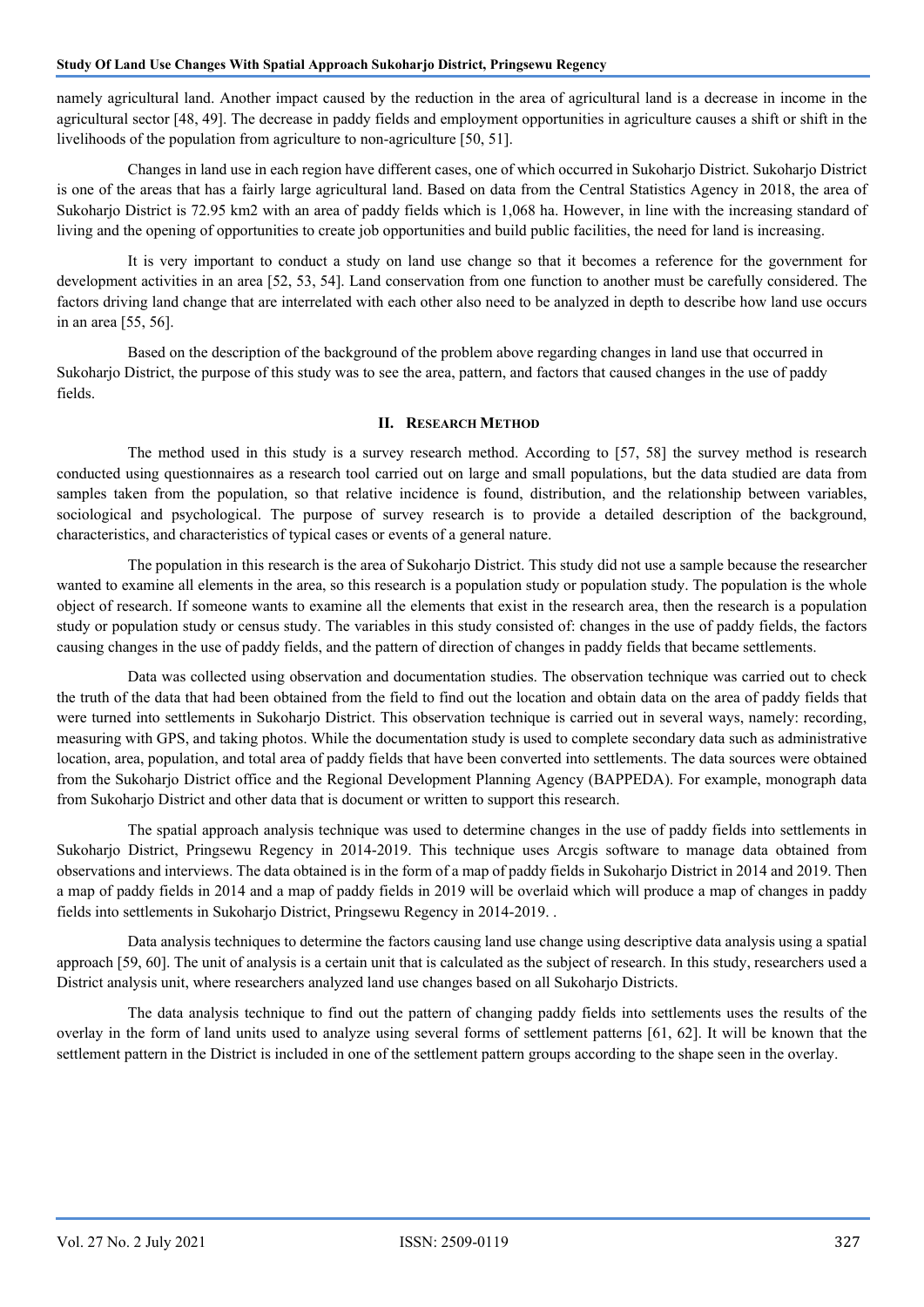## **III. RESULT AND DISCUCCION**

 Sukoharjo District is one of the Districts in Pringsewu Regency. Astronomically, Sukoharjo District is located between 5°16'S and 5°20'05"S and between 104°55'-105°2'15"E with an area of 7,925 ha. Based on its geographical position, Sukoharjo District has regional boundaries with other regions, which are as follows:

- a) North side: Adiluwih District
- b) South side: Pringsewu and Pagelaran Districts
- c) West: Banyumas District
- d) East: Gading Rejo District

 Administratively, Sukoharjo District consists of 16 village areas, namely, Sinarbaru Village, Sukoharjo I Village, Sukoharjo Village II, Sukoharjo III Village, Sukoharjo IV Village, Panggungrejo Village, Pandansari Village, Pandansurat Village, Keputran Village, Sukoyoso Village, Siliwangi Village, Waringginsari Village West, South Pandasari village, East Sinarbaru village, North Panggungrejo village, West Sukoharjo III village.



Figure 1. Administrative Map of Sukoharjo District, Pringsewu Regency in 2020

 Sukoharjo District there are 5 types of land cover, namely settlements, paddy fields, plantations, dry fields and fields. Land cover in an area is strongly influenced by physical factors such as slope, altitude, rainfall and soil type. The following is the area of land cover in Sukoharjo District in 2014 and 2019, which can be seen in Table 2.

|       |                               | 2014     |               | 2019     |               | Change Different |
|-------|-------------------------------|----------|---------------|----------|---------------|------------------|
| No.   | Land Use Type                 | ha       | $\frac{0}{0}$ | ha       | $\frac{0}{0}$ | 2014-2019 (ha)   |
|       | Plantation, Moor, and Field   | 5.180,52 | 71,01         | 5172.10  | 70.90         | $-8,42$          |
| 2     | Settlement and activity place | 642.47   | 8,81          | 663.11   | 9.09          | 20,64            |
| 3     | paddy fields                  | 1.439.54 | 19,73         | 1.427,32 | 19.56         | $-12,22$         |
| 4     | River and swamp               | 32.47    | 0.45          | 32.47    | 0.45          |                  |
| Total |                               | 7.295    | 100           | 7.295    | 100           |                  |

Table 2. Land Use in Sukoharjo District in 2014-2019.

Source: Data Processing of Land Use Map in Sukoharjo District, year 2014-2019.

 Based on Table 2, the most extensive land use in Sukoharjo District in 2014 and 2019 is Plantation, Upland and Field, which covers more than the entire area of this District, namely 5,180.52 ha or 71.01% in 2014 and 5,172.10 ha or 70.90% in 2019.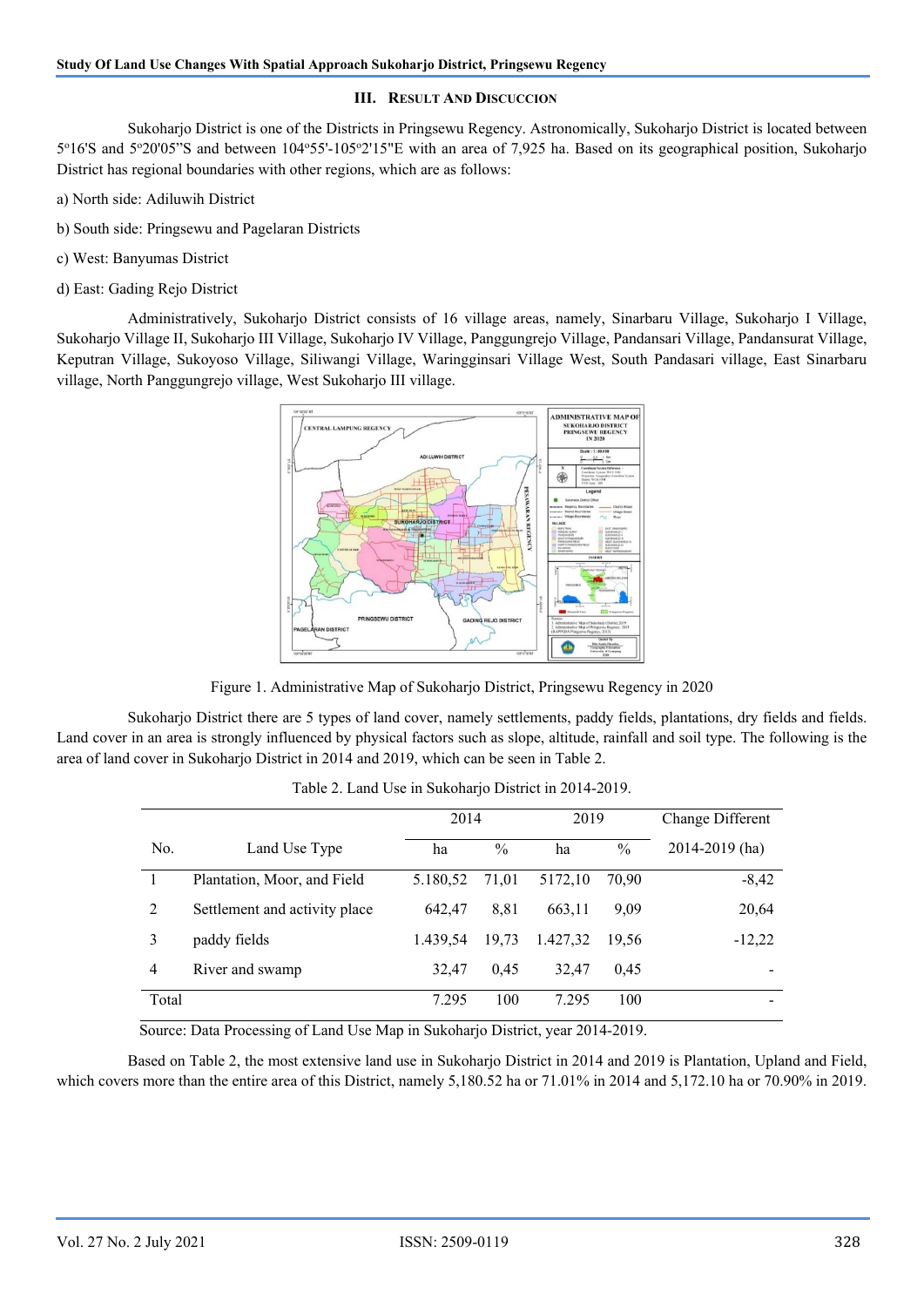Meanwhile, the smallest land use area is rivers and swamps which cover 0.45% of the total area of Sukoharjo District. Map of land use in 2014 and 2019 in Sukoharjo District can be seen in Figure 2 (a and b).



Figure 2. Paddy Field Map of Sukoharjo District, Pringsewu Regency in 2014 and 2019

 The area of paddy fields in Sukoharjo District in 2014 had an area of 1439.54 ha of the total area of Sukoharjo District, which was spread over 16 villages. Meanwhile, in 2019, paddy fields in Sukoharjo District were recorded to have an area of 1,427.32 ha, which means there was a decrease of 12.22 ha in a period of 5 years. In the last 5 years there has been a change in the use of paddy fields into settlements spread over 4 villages, namely Siliwangi Village, Sinarbaru Village, Sukoharjo III Village, and East Sinarbaru. This is because paddy fields in Sukoharjo District continue to decrease every year. The area of paddy fields in Sukoharjo District in 2014-2019 can be presented in Table 3.

| No.<br>Pekon/Village |                     |        | Paddy Fields Area (ha) | <b>Change of Paddy Fields (ha)</b> |
|----------------------|---------------------|--------|------------------------|------------------------------------|
| $\bullet$            |                     | 2014   | 2019                   |                                    |
| $\mathbf{1}$         | Pandansari Selatan  | 136,96 | 136,96                 |                                    |
| 2                    | Sukoyoso            | 33,25  | 33,25                  |                                    |
| 3                    | Keputran            | 37,38  | 37,38                  |                                    |
| 4                    | Pandansari          | 71,91  | 71,91                  |                                    |
| 5                    | Pandan Surat        | 91,21  | 91,21                  |                                    |
| 6                    | Sukoharjo II        | 176,08 | 176,08                 |                                    |
| 7                    | Siliwangi           | 30,22  | 29,19                  | 1,03                               |
| $\,8\,$              | Sinar Baru          | 96,22  | 95,75                  | 0,47                               |
| 9                    | Sukoharjo III       | 54,97  | 54,21                  | 0,76                               |
| $10\,$               | Sukoharjo I         | 181,94 | 181,94                 |                                    |
| 11                   | Sukoharjo IV        | 197,21 | 197,21                 |                                    |
| 12                   | Waringinsari Barat  | 75,12  | 75,12                  |                                    |
| 13                   | Panggung Rejo       | 79,95  | 79,21                  |                                    |
| 14                   | Sinar Baru Timur    | 87,79  | 78,57                  | 9,22                               |
| 15                   | Sukoharjo III Barat | 15,55  | 15,55                  |                                    |

Table 3. Area of Paddy Fields in Sukoharjo District in 2014-2019.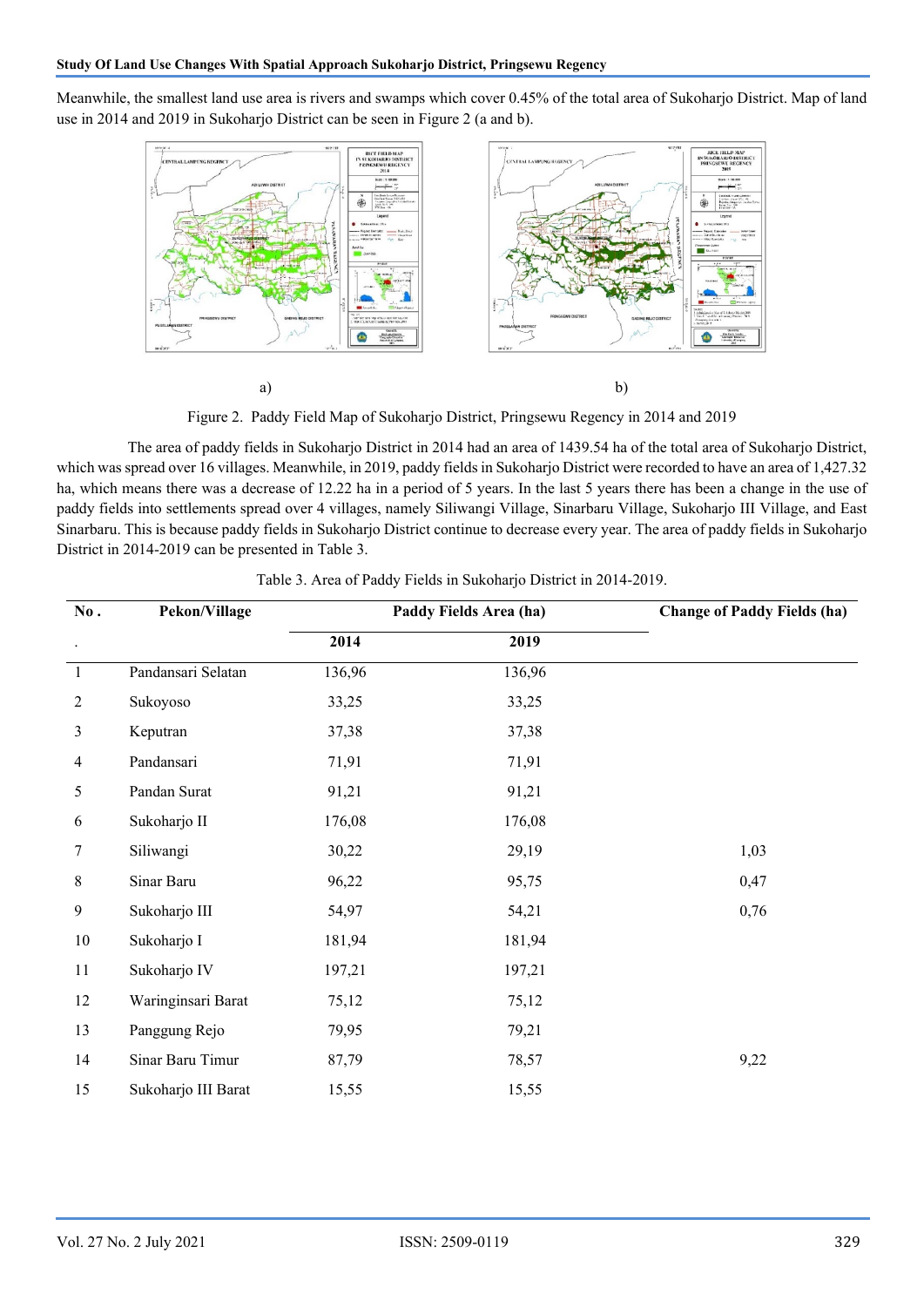| Study Of Land Use Changes With Spatial Approach Sukoharjo District, Pringsewu Regency |  |  |  |
|---------------------------------------------------------------------------------------|--|--|--|
|---------------------------------------------------------------------------------------|--|--|--|

| 10 | Panggung Rejo Utara | 73,78   | 73,78   |       |
|----|---------------------|---------|---------|-------|
|    | <b>Total</b>        | 1439,54 | 1427,32 | 11,48 |

Source: Research Data Processing Results in 2020

 During the last 5 years the paddy fields in Sukoharjo District which have undergone changes are spread over 4 villages due to the transfer of land functions. Based on Table 3, the largest area of change in paddy fields is in Pekon Sinarbaru Timur, which is 9.22 ha. The East Sinarbaru village has changed the most because the paddy fields in the area are less productive in producing agricultural products because the paddy fields are rainfed. So that people prefer to use the paddy fields as a place to live because it is in accordance with the needs to live. While the area of the smallest change in paddy fields is in Pekon Siliwangi with an area of 0.47 ha. In Figure 2 (a, b) above, it can be seen that the results of the analysis of land use maps in 2014 and 2019 which have been overlaid with paddy fields have changed into settlements covering an area of 11.48 ha. More details can be seen in table 4.

| No.              | Pekon/Village       |       | Change of Paddy Fields Area |
|------------------|---------------------|-------|-----------------------------|
|                  |                     | ha    | $\frac{0}{0}$               |
| $\mathbf{1}$     | Pandansari Selatan  |       |                             |
| $\overline{2}$   | Sukoyoso            |       |                             |
| 3                | Keputran            |       |                             |
| 4                | Pandansari          |       |                             |
| 5                | Pandan Surat        |       |                             |
| 6                | Sukoharjo II        |       |                             |
| $\boldsymbol{7}$ | Siliwangi           | 1,03  | 8,97                        |
| $\,8\,$          | Sinar Baru          | 0,47  | 4,10                        |
| 9                | Sukoharjo III       | 0,76  | 6,62                        |
| 10               | Sukoharjo I         |       |                             |
| 11               | Sukoharjo IV        |       |                             |
| 12               | Waringinsari Barat  |       |                             |
| 13               | Panggung Rejo       |       |                             |
| 14               | Sinar Baru Timur    | 9,22  | 80,31                       |
| 15               | Sukoharjo III Barat |       |                             |
| 16               | Panggung Rejo Utara |       |                             |
| Total            |                     | 11,48 | 100                         |

| Table 4. Area of Change in Paddy Land Use. |  |  |
|--------------------------------------------|--|--|
|                                            |  |  |

Source: Research Data Processing Results in 2020

 Based on Table 4, the largest area of change in paddy fields is in Pekon Sinarbaru Timur, which is 9.22 ha or 80.31%. The East Sinarbaru village has changed the most because the paddy fields in the area are less productive in producing agricultural products because the paddy fields are rainfed. So that people prefer to use the paddy fields as a place to live because it is in accordance with the needs to live. While the area of the smallest change in paddy fields is in Pekon Siliwangi with an area of 0.47 ha or 4.10%. Changes in land use into settlements in Sukoharjo District in 2014-2019 can be seen in Table 5.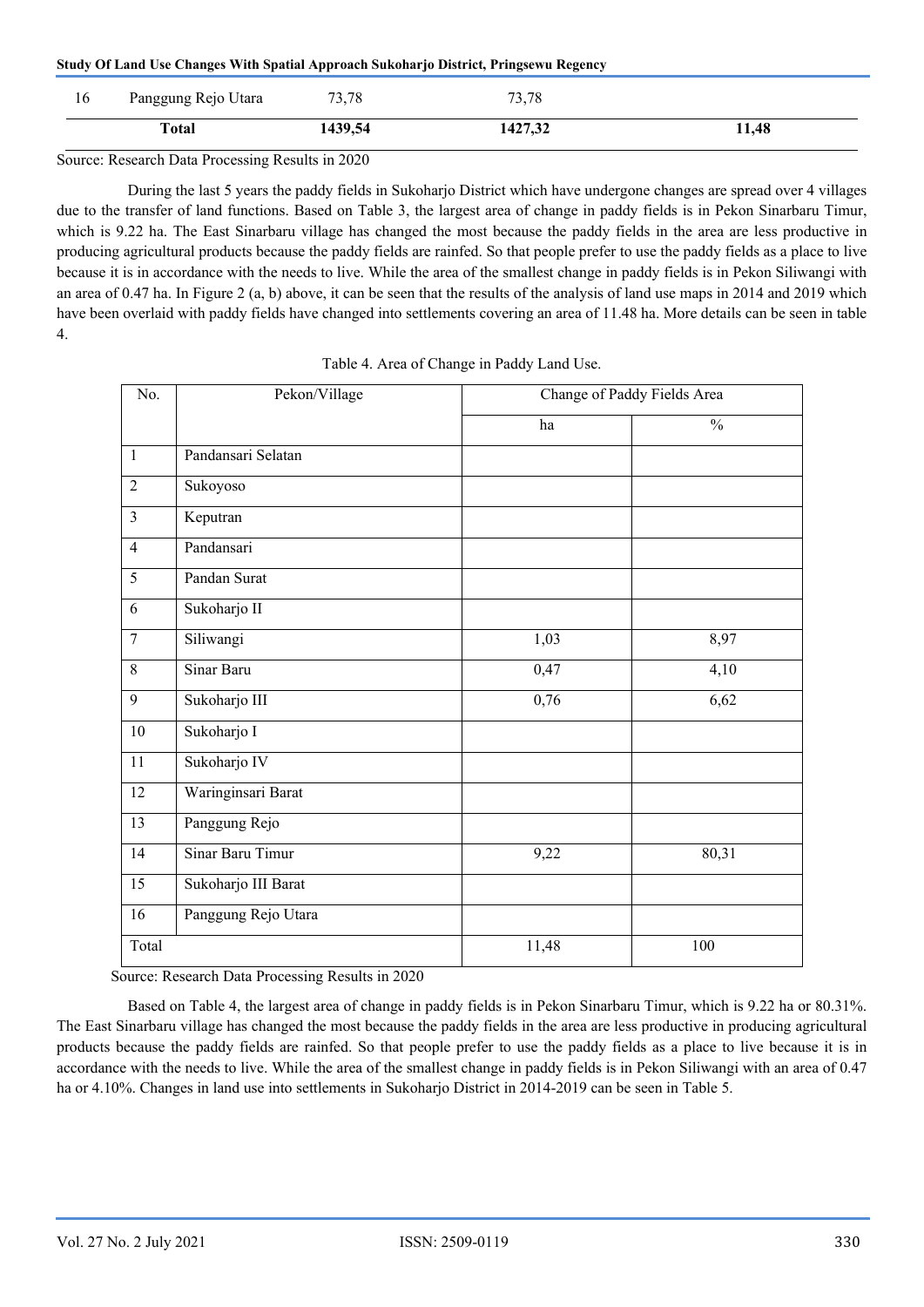| No. | Pekon/Village                            | Change of Paddy Fields Area (ha) |
|-----|------------------------------------------|----------------------------------|
|     | Plantation, fields, fields to settlement | 8,42                             |
|     | Paddy to settlement                      | 11.48                            |
|     | Total                                    | 19,90                            |

Table 5. Area of Land Conversion Into Settlements in Sukoharjo District in 2014-2019.

Source: Map of Land Change in Sukoharjo District 2014-2019

 Based on Table 5, there has been a change in the use of paddy fields to settlements on garden and paddy fields. The paddy fields have changed to become the largest settlement, which is 11.48 ha. While the change of garden land into settlements has an area of 8.42 ha. To see the area of conversion of paddy fields into settlements in Sukoharjo District in 2014-2019 can be seen in Table 6.

Table 6. Area of Conversion of Paddy Fields Into Settlements in Sukoharjo District in 2014-2019.

| No. | Pekon/Village   | Change of Paddy Fields Area (ha) |
|-----|-----------------|----------------------------------|
|     | Siliwangi       | 1,03                             |
| 2   | Sinarbaru       | 0,47                             |
| 3   | Sukoharjo III   | 0,76                             |
| 4   | Sinarbaru Timur | 9,22                             |
|     | <b>Total</b>    | 11,48                            |

Source: Research Data Processing Results in 2020

 Based on Table 6, the largest area of change in paddy fields is in Pekon Sinarbaru Timur, which is 9.22 ha. The East Sinarbaru village has changed the most because the paddy fields in the area are less productive in producing agricultural products because the paddy fields are rainfed. So that people prefer to use the paddy fields as a place to live because it is in accordance with the needs to live. Pekon Siliwangi experienced a change in land use covering an area of 1.03 ha. Pekon Sukoharjo III experienced a land use change of 0.76 ha. While the area of the smallest change in paddy fields is in Pekon Siliwangi with an area of 0.47 ha. So the total area of change in the use of paddy fields is 11.48 ha. The distribution of the total area of land change can be seen in Figure 3.



Figure 3. Land Use Map Has Changed Paddy Fields to Settlements of Sukoharjo District,

Pringsewu Regency in year 2014-2019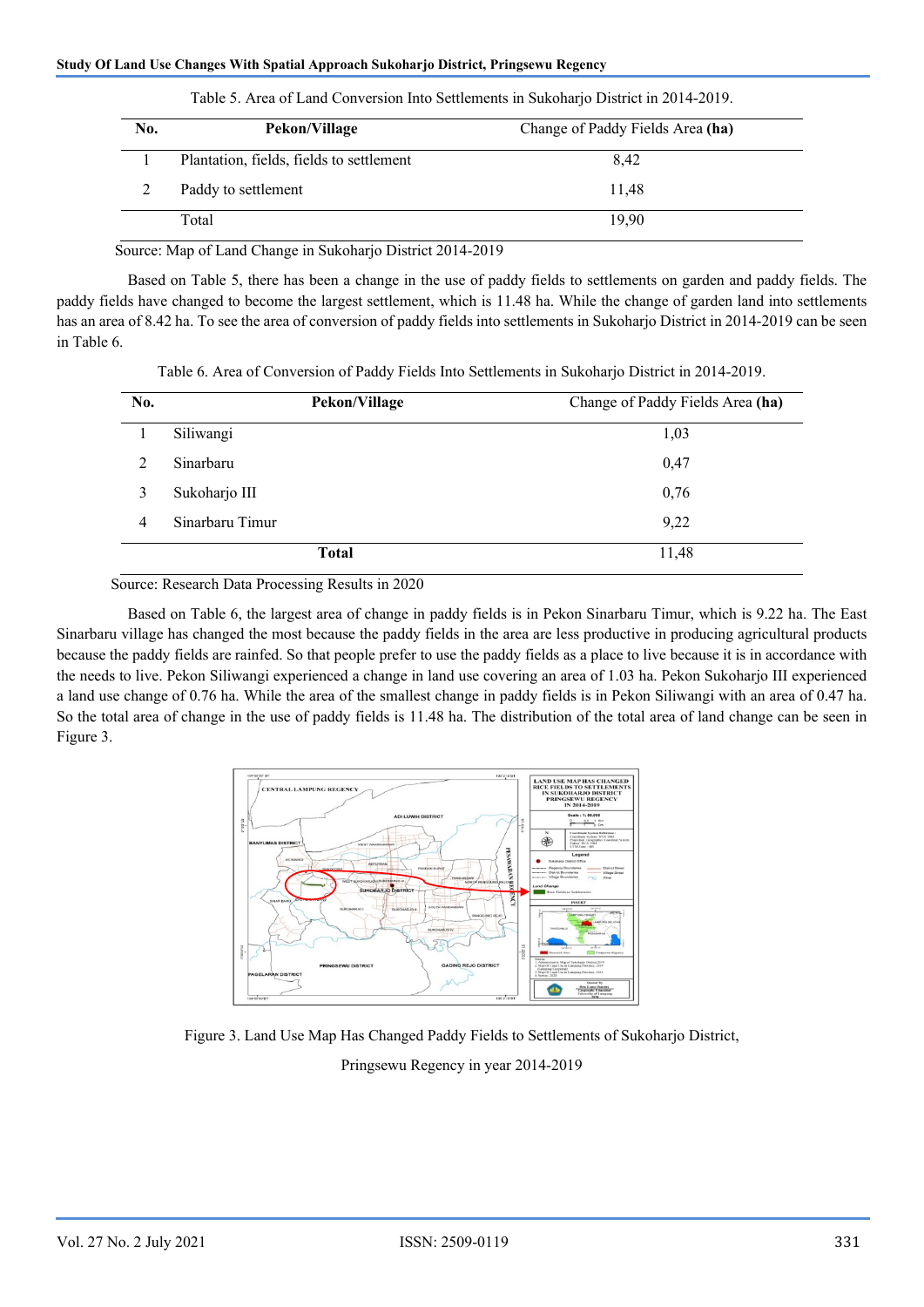Based on Figure 3 above, it can be seen that the paddy fields in Sukoharjo District in the past 5 years have changed the use of paddy fields into settlements covering an area of 11.48 ha, this is due to the existence of supporting and pulling factors that cause people to build settlements above. the paddy field. Land change is influenced by several factors, namely physical and nonphysical factors. Non-physical factors include population, educational facilities, health facilities, government facilities, economic facilities, land prices and government policies [63, 64, 65]. Physical factors include topography, slope, soil type, land accessibility, location to the city, traffic lanes and the presence or absence of activity centers. Changes in land use are caused by human needs and desires [66, 67].

 Physical conditions in an area are often expressed by land potential which greatly determines the land capability of an area, which includes topography, water sources, soil type fertility, and slope [68, 69]. These physical factors are also a driving factor for land change. Physical factors causing land use change can be seen in Table 7.

| No. | <b>Causative Factor</b> | <b>Amount (House)</b> |
|-----|-------------------------|-----------------------|
| 1.  | Rainfed paddy fileds    | 12                    |
| 2.  | Infertile soil type     | 7                     |
| 3.  | Flat slope              |                       |
|     | <b>Total</b>            | 24                    |

| Table 7. Physical Factors Causing Land Use Change. |  |  |  |
|----------------------------------------------------|--|--|--|
|                                                    |  |  |  |

Source: Research Data Processing Results in 2020

 Based on Table 7, there are various physical factors that cause land use change in Sukoharjo District. The majority of paddy fields in Sukoharjo District are rainfed paddy fileds, namely paddy fileds whose irrigation system relies heavily on rainfall. This type of paddy fileds only produces in the rainy season [70]. In the dry season these fields are left untreated because water is hard to come by or not available at all. Rainfed paddy fileds are generally only harvested once a year. The intensity of the use of labor in rainfed paddy fields is higher because farmers have to replant (replant) more often than irrigated fields, due to unstable water supply [71].

 The slope factor and soil type are also included in the physical factor of land use change in Sukoharjo District. The state of the slope in Sukoharjo District is in the 0-8% slope class which is included in the flat category. Areas that have areas that tend to be flat generally experience more land change, compared to areas that are not flat (slopes) [72].

 The types of soil found in Sukoharjo District based on the soil type map are alluvial, gleisol, cambisol and pedsolic. Kambisol soil type is a type of soil that is not very fertile which is spread in almost all areas of Sukoharjo District from the central part to the southern part. Then in the southern part of Sukoharjo District there are pedsolic, alluvial and gleisol soil types which are fertile enough to be used by the community for farming and farming. While in the northern part of the soil type is dominated by pedsolic soil type haplik. This type of soil is quite fertile and is widely used by the community for gardening and farming.

 Changes in the use of paddy fields into settlements in Sukoharjo District cannot be separated from human activities, the increasing number of residents in an area, the need for land used for housing is also increasing [73, 74]. According to data from the Pringsewu Regency Central Statistics Agency, the population in 2019 was 49,315 people, with a total population density of 13,017 people/km<sup>2</sup>. Meanwhile, the rate of population growth in Sukoharjo District has increased by 1% every year. The population density that occurs in Sukoharjo District is not evenly distributed throughout each village. This is due to the large number of plantation lands, fields and fields that are used more for agricultural products than for settlements. The highest population density is in Pekon Sukoharjo III with a total of 2,201 people/km<sup>2</sup>.

 These factors are in accordance with the facts on the ground that as the population increases, the need for housing also increases, while the residential land decreases [75, 76, 77]. So this is a very strong driving factor for residents to choose to establish new settlements on existing paddy fields near the previous settlements.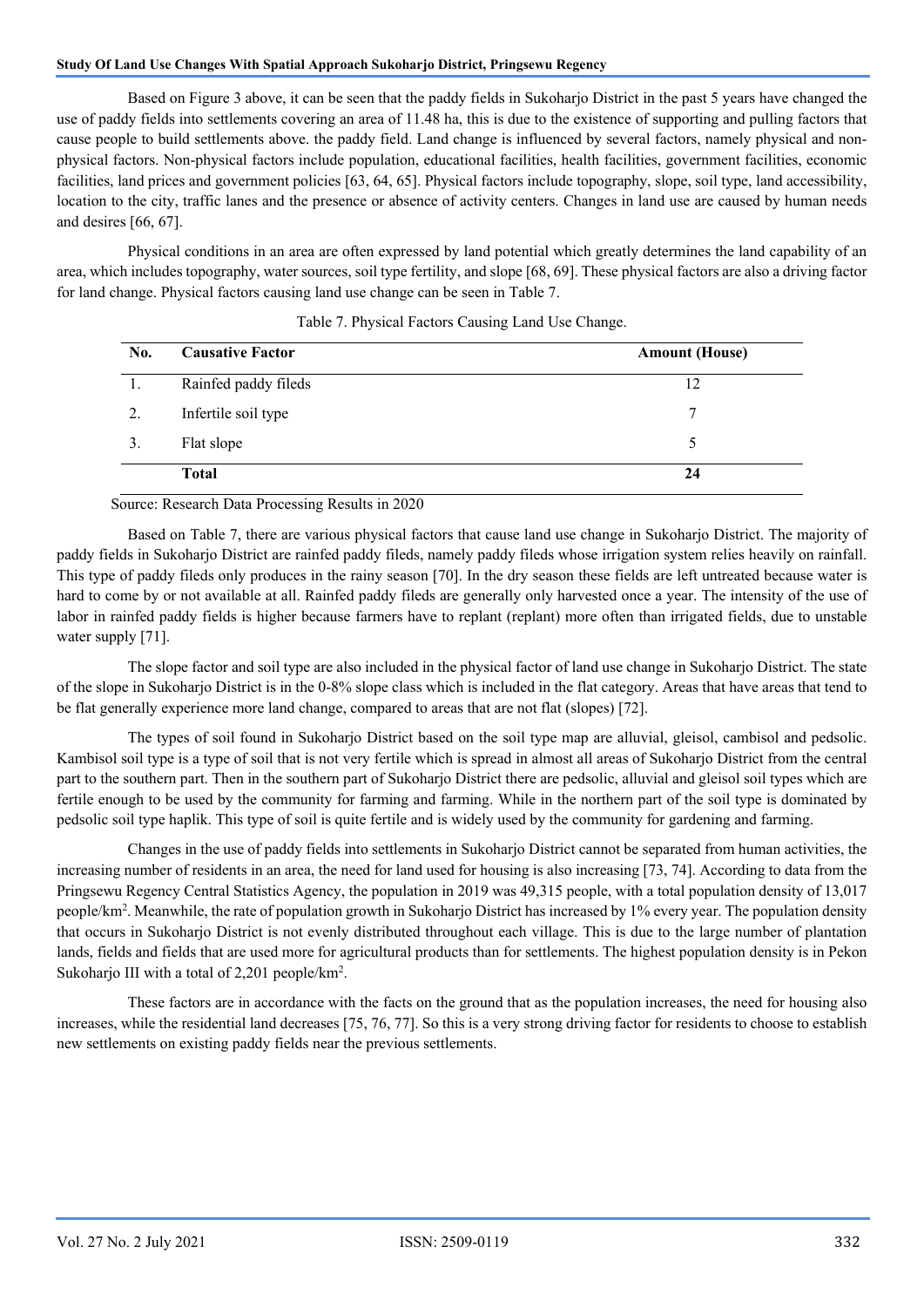| No. | <b>Causative Factor</b>         | Amount         |  |
|-----|---------------------------------|----------------|--|
|     | The Land price                  | 6              |  |
| 2.  | Edocationla/school facility     | $\overline{4}$ |  |
| 3.  | Market/economic facility        | 6              |  |
| 4.  | Puskesmas/pusdes/healt facility | 5              |  |
| 5.  | Goverment facility              | 5              |  |
|     | Total                           | 26             |  |

#### Table 8. Non-Physical Factors Causing Land Transfer.

Source: Research Data Processing Results in 2020

 Based on Table 8, there are various non-physical factors that cause land use change in Sukoharjo District, land prices are also one of the factors that affect land use changes in an area. Each area has a different land price depending on the location and function of the land itself. The more strategic the location of the land, the higher the price of the land. The price of land in Sukoharjo District has a price range of  $\pm 50,000$ ; up to  $\pm 300,000$ /m<sup>2</sup>. In general, the relatively cheaper price of land usually attracts residents to build a place to live. So many people choose to convert paddy fields into settlements.

 The location and public facilities also attract people to build a place to live. Proximity and access to public facilities are also factors that influence residents to choose a place to live. The closer you are to public facilities, the higher the land price [78, 79, 80]. This is one of the factors driving people to make changes. land use in Sukoharjo District.

 Strategic area is an area whose spatial planning is prioritized because it has an important influence and is a supporting factor that affects the change of paddy fields into settlements [81, 82]. in Sukoharjo District. This strategic area includes the availability of very complete public facilities such as economic growth, state security, state sovereignty, educational facilities, health facilities, and the environment. The closer to public facilities, the more residents are interested in making new settlements in the area. Because with complete public facilities, it can facilitate and support the daily activities of residents.

 The pattern of distribution of settlements in Sukoharjo District is elongated following the road. In this area the settlements are on the right and left of the road. This is supported by research conducted by [83]. about the analysis of changes in the use of paddy fields into settlements in North Pagelaran District, Pringsewu Regency in 2014-2018 which states that residential settlements are built along the highway in an elongated pattern. This condition occurs because the location is close to public facilities such as educational facilities, health facilities, economic facilities and government facilities.

 Generally, settlement patterns like this are mostly found in the lowlands with sloping morphology, making it easier to build roads in settlements [84]. But this pattern actually formed naturally to approach transportation advice. The settlement pattern is the pattern of settlement distribution which is strongly influenced by soil conditions, topographical water systems, and the state of natural resources. The pattern of elongated settlements has the characteristics of settlements in the form of elongated rows because they follow roads, rivers, railroads or beaches [85]. The pattern of elongated settlements following the road is a settlement on the right and left of the road. Generally, this type of settlement pattern is found in the lowlands with a gentle morphology, making it easier to build roads in settlements. However, this pattern is actually formed naturally to approach transportation facilities. Residential settlements in Sukoharjo District were built along the road so that they formed an elongated pattern. This condition occurs because the location is close to public facilities such as health facilities, government facilities, economic facilities, educational facilities and the KUA office.

## **IV. CONCLUSION**

Based on the results and analysis of the research that has been done, it can be concluded as follows:

1. The area of change in the use of paddy fields to settlements in Sukoharjo District, Pringsewu Regency during 2014-2019 is 11.48ha.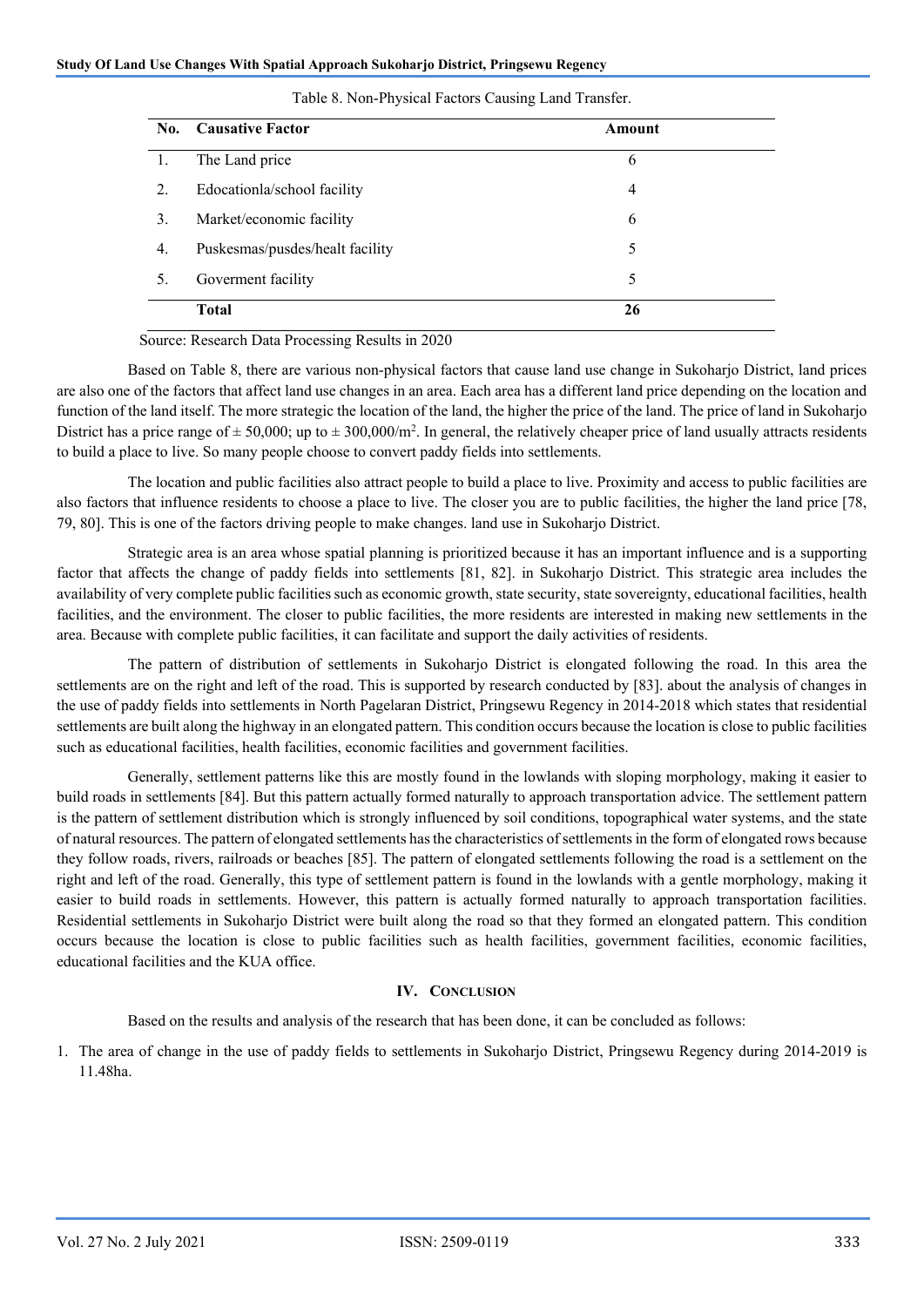- 2. The factors that cause changes in paddy fields into settlements in Sukoharjo District consist of physical factors and non-physical factors. Physical factors consist of topography, slope and soil type. While non-physical factors consist of population growth, land prices and the availability of public facilities such as educational facilities, health facilities, government facilities and economic facilities.
- 3. The pattern of changing paddy fields to settlements in Sukoharjo District is included in the elongated pattern following the road. The elongated pattern following the road is the pattern of the village arrangement following the paths.

#### **ACKNOWLEDGMENT**

 Thank you to the Institute for Research and Community Service, University of Lampung, Pringsewu Regency Government, and all stakeholders involved in this research.

#### **REFERENCES**

- [1] Utoyo, S. (2012). Dinamika Penggunaan Lahan di Wilayah Perkotaan (Studi di Kota Bandar Lampung). In *Prosiding Seminar Hasil Penelitian FISIP Unila*.
- [2] Hidayat, W., Rustiadi, E., & Kartodihardjo, H. (2015). Dampak pertambangan terhadap perubahan penggunaan lahan dan kesesuaian peruntukan ruang (Studi kasus Kabupaten Luwu Timur, Provinsi Sulawesi Selatan). *Jurnal Perencanaan Wilayah dan Kota*, *26*(2), 130-146.
- [3] Laka, B. M., Sideng, U., & Amal, A. (2017). Perubahan Penggunaan Lahan di Kecamatan Sirimau Kota Ambon. *Jurnal Geocelebes*, *1*(2), 43-52.
- [4] Naufalita, A., & Subiyanto, S. (2019). Analisis Pengaruh Perubahan Penggunaan Lahan Terhadap Perubahan Zona Nilai Tanah Pada Daerah Genangan Banjir Rob Di Kecamatan Pekalongan Utara Tahun 2014-2018. *Jurnal Geodesi Undip*, *8*(1), 38-47.
- [5] Fathurrakhman, J., Sudarmi, S., & Miswar, D. (2016). Analisis Perubahan Penggunaan Lahan Sawah Menjadi Permukiman di Kabupaten Pringsewu Tahun 2012-2014.
- [6] Miswar, D., Sugiyanta, I. G., & Yasta, R. D. (2020). Analisis Geospasial Perubahan Penggunaan Lahan Sawah Berbasis LP2B Kecamatan Pagelaran Utara. *Media Komunikasi Geografi*, *21*(2).
- [7] Lisdiyono. 2004. *Penyimpangan Kebijakan Alih Fungsi Lahan Dalam Pelestarian Lingkungan Hidup*. Majalah Ilmiah Hukum dan Dinamika Masyarakat, FH UNTAG, edisi Oktober 2004.
- [8] Eko, T., & Rahayu, S. (2012). Perubahan penggunaan lahan dan kesesuaiannya terhadap RDTR di wilayah Peri-Urban studi kasus: Kecamatan Mlati. *Jurnal Pembangunan Wilayah dan Kota*, *8*(4), 330-340.
- [9] Affan, F. M. (2014). Analisis perubahan penggunaan lahan untuk permukiman dan industri dengan menggunakan Sistem Informasi Geografis (SIG). *Jurnal Ilmiah Pendidikan Geografi*, *1*(2), 49-60.
- [10] Meyer, W. B., & Turner, B. L. (1992). Human population growth and global land-use/cover change. *Annual review of ecology and systematics*, *23*(1), 39-61.
- [11] Bouma, J., Varallyay, G., & Batjes, N. H. (1998). Principal land use changes anticipated in Europe. *Agriculture, Ecosystems & Environment*, *67*(2-3), 103-119.
- [12] Masyhuri, W. (2015). *Analisa Perubahan Penggunaan Lahan Terhadap Potensi Banjir Di Kecamatan Medan Denai Tahun 2008-201* (Doctoral dissertation, UNIMED).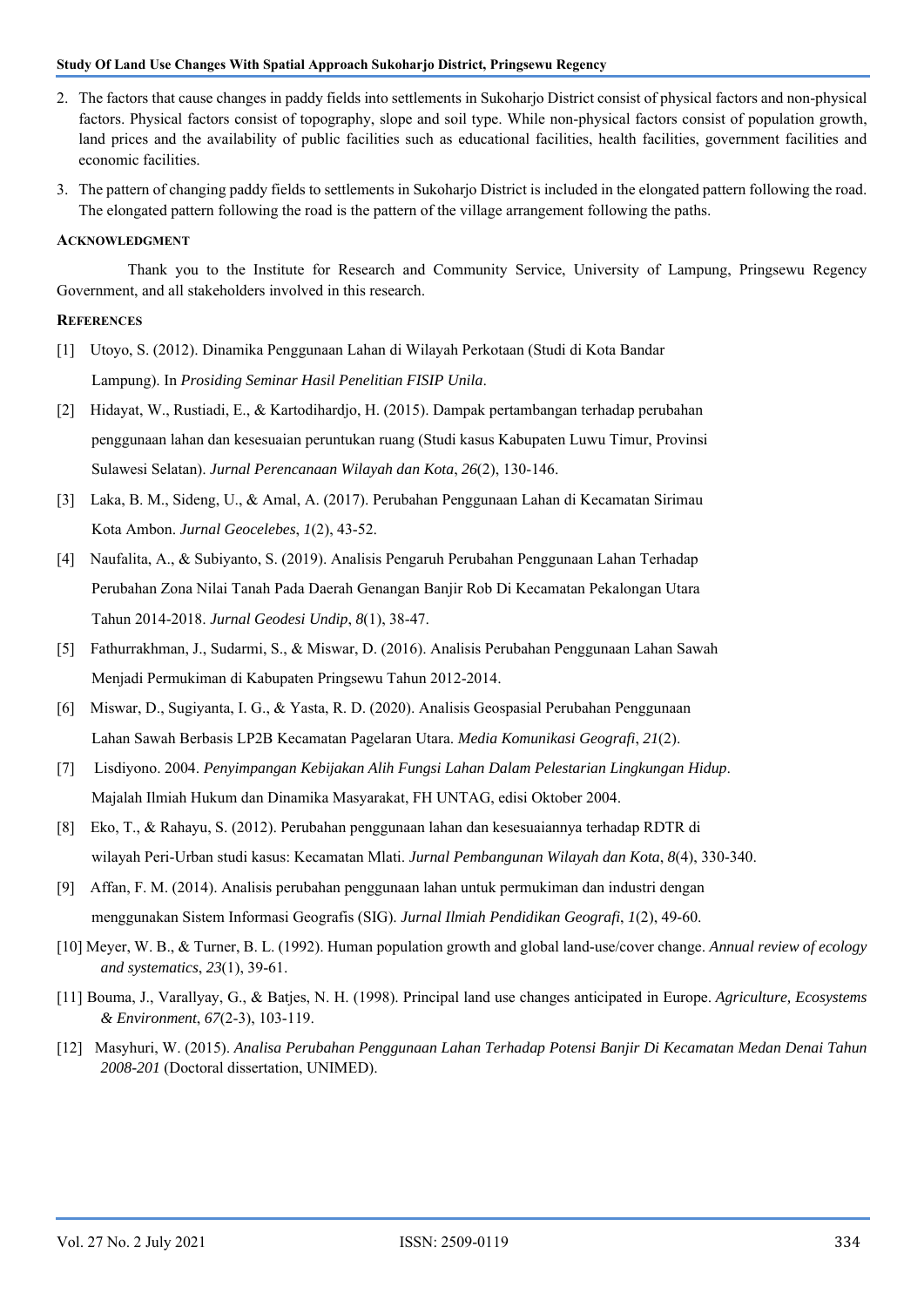- [13] Fajriany, N. I. (2017). *Analisis Faktor-Faktor Yang Memengaruhi Alih Fungsi Lahan Pertanian Di Kabupaten Pangkep* (Doctoral dissertation, Universitas Islam Negeri Alauddin Makassar).
- [14] Hazmi, A. (2015). *Perubahan Spasial Akibat Pembangunan Jalan Lingkar Selatan Kota Salatiga Tahun 2006-2014* (Doctoral dissertation, Universitas Negeri Semarang).
- [15] Husin, M., & Herwangi, Y. (2018). Analisis Perubahan Penggunaan Lahan di Kawasan Perdesaan Eks Transmigrasi Kecamatan Wasile Kabupaten Halmahera Timur. *Jurnal Planoearth*, *3*(2), 280717.
- [16] Kusumaningtyas, A. I. (2020). *Analisis perubahan garis pantai dan evaluasi luasan penggunaan lahan pesisir di Kecamatan Brondong, Kabupaten Lamongan, Jawa Timur* (Doctoral dissertation, UIN Sunan Ampel Surabaya).
- [17] Arsyad, S., & Rustiadi, E. (Eds.). (2008). *Penyelamatan tanah, air, dan lingkungan*. Yayasan Pustaka Obor Indonesia.
- [18] Windiati, T. W. (2017). *Pemulihan Kerusakan Lingkungan Hidup Akibat Dampak Kegiatan Penambangan Pasir dalam Upaya Pembangunan Berkelanjutan (Studi pada Kegiatan Penambangan Pasir di Desa Selok Awar-Awar Kecamatan Pasirian Kabupaten Lumajang)* (Doctoral dissertation, Universitas Brawijaya).
- [19] Azhar, Z. (2019). Kajian Lingkungan dan Perencanaan Pembangunan.

http://repository.unp.ac.id/id/eprint/25502

- [20] Budianto, B. (2008). *Pelaksanaan Sistem Kebijaksanaan Pengelolaan Lingkungan Hidup Dengan Pengelolaan Pembangunan Berkelanjutan Dan Berwawasan Lingkungan (Studi Di Kota Semarang Prov. Jawa Tengah)* (Doctoral dissertation, program Pascasarjana Universitas Diponegoro).
- [21] Rustiadi, E. (2018). *Perencanaan dan pengembangan wilayah*. Yayasan Pustaka Obor Indonesia. Jakarta.
- [22] Sinaga, E. J. (2020). Penataan Ruang dan Peran Masyarakat dalam Pembangunan Wilayah. *Pandecta Research Law Journal*, *15*(2).
- [23] Huang, C., Zhang, M., Zou, J., Zhu, A. X., Chen, X., Mi, Y., ... & Li, Y. (2015). Changes in land use, climate and the environment during a period of rapid economic development in Jiangsu Province, China. *Science of the Total Environment*, *536*, 173-181.
- [24] Setiawan, B., & Rudiarto, I. (2016). Kajian Perubahan Penggunaan Lahan Dan Struktur Ruang Kota Bima. *Jurnal Pembangunan Wilayah dan Kota*, *12*(2), 154-168.
- [25] Pender, J. (2001). Rural population growth, agricultural change and natural resource management in developing countries: A review of hypotheses and some evidence from Honduras. *Population matters: Demographic change, economic growth, and poverty in the developing world*, 323-368.
- [26] Dewi, N. K., & Rudiarto, I. (2013). Identifikasi Alih Fungsi Lahan Pertanian dan Kondisi Sosial Ekonomi Masyarakat Daerah Pinggiran di Kecamatan Gunungpati Kota Semarang. *Jurnal Wilayah dan Lingkungan*, *1*(2), 175-188.
- [27] Nuraeni, R., Sitorus, S. R. P., & Panuju, D. R. (2017). Analisis perubahan penggunaan lahan dan arahan penggunaan lahan wilayah di Kabupaten Bandung. *Buletin Tanah dan Lahan*, *1*(1), 79-85.
- [28] Pranata, A. S. (2010). *Meningkatkan hasil panen dengan pupuk organik*. AgroMedia. Jakarta.
- [29] Rahman, S. (2018). *Membangun Pertanian dan Pangan Untuk Mewujudkan Kedaulatan Pangan*. Deepublish. Yogyakarta.
- [30] Mustopa, Z., & Santosa, P. B. (2011). *Analisis Faktor-Faktor Yang Mempengaruhi Alih Fungsi Lahan Pertanian Di Kabupaten Demak* (Doctoral dissertation, Universitas Diponegoro).
- [31] Pakasi, C. B., & Kumaat, R. M. (2018). Faktor-Faktor yang Mempengaruhi Terjadinya Alih Fungsi Lahan Pertanian Di Kabupaten Minahasa Tenggara. *Agri-Sosioekonomi*, *14*(2), 151-158.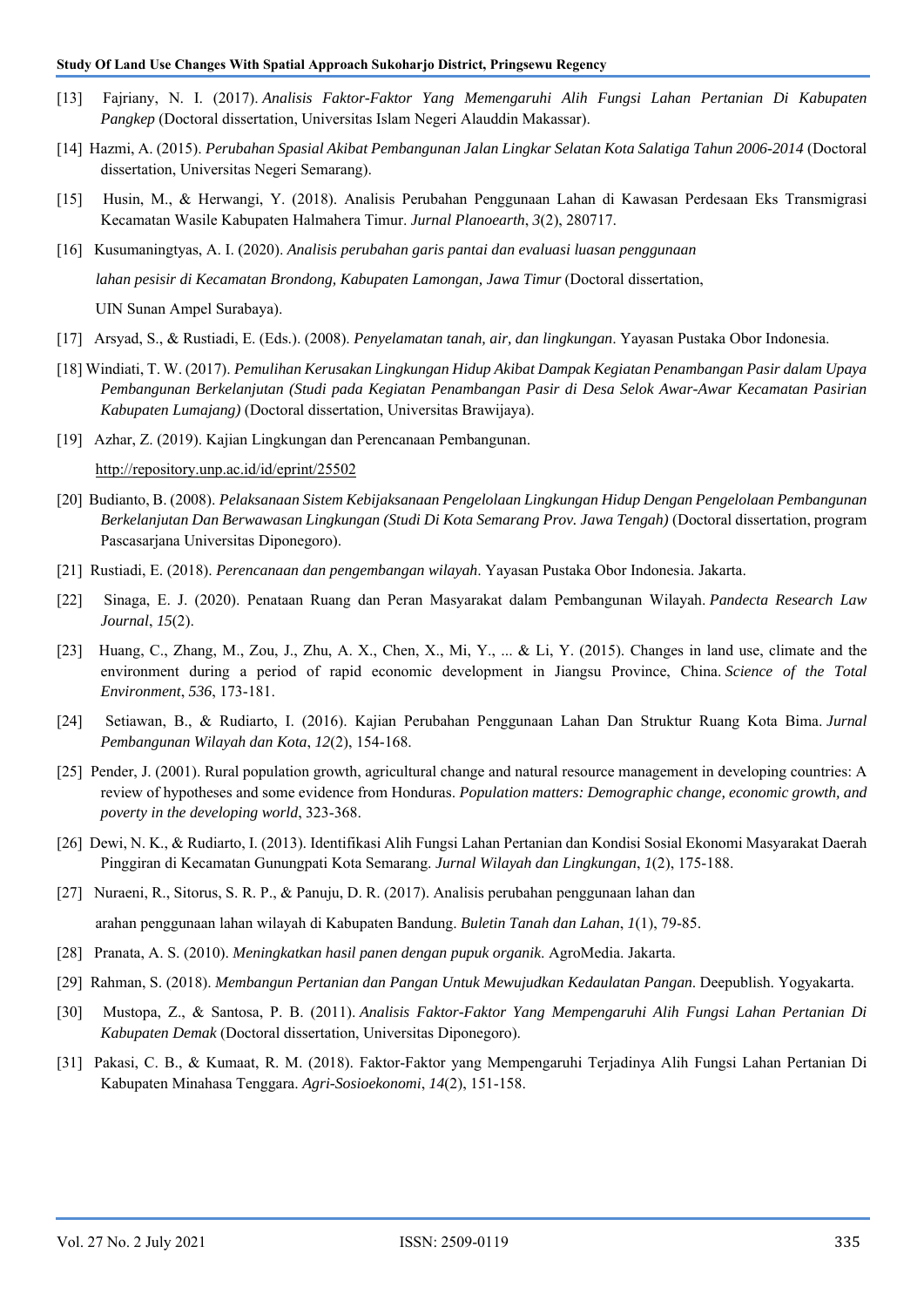[32] Miswar, D., Halengkara, L., Sugiyanta, I. G., & Al Azhari, A. S. (2021). Study of Changes in

 Geospatial Based Land Use in Ambarawa District, Pringsewu Regency. *International Journal of Multicultural and Multireligious Understanding*, *8*(2), 94-107.

- [33] Lambin, E. F., Turner, B. L., Geist, H. J., Agbola, S. B., Angelsen, A., Bruce, J. W., ... & Xu, J. (2001). The causes of landuse and land-cover change: moving beyond the myths. *Global environmental change*, *11*(4), 261-269.
- [34] Shara, D. (2018). *Efektifitas Kebijakan Tata Ruang Wilayah Dalam Mengendalikan Konversi Lahan Sawah Di Kota Padang Panjang* (Doctoral Dissertation, Universitas Andalas).
- [35] Baja, I. S. (2012). *Perencanaan Tata Guna Lahan dalam Pengembangan Wilayah*. Penerbit Andi. Yogyakarta
- [36] Kaputra, I. (2015). Alih fungsi lahan, pembangunan pertanian dan kedaulatan pangan. *Jurnal Strukturisasi*, *1*(1), 25-39.
- [37] Fauziyah, S. H., & Muh Iman, S. H. (2020). *Perubahan Alih Fungsi Lahan*. Deepublish.
- [38] Lubis, I. (2018). *Analisis Faktor-Faktor Yang Mempengaruhi Pertumbuhan Penduduk Di Kota Pekanbaru* (Doctoral dissertation, Ekonomi Pembangunan).
- [39] Bidarti, A. (2020). *Teori Kependudukan*. Penerbit Lindan Bestari. Bogor.
- [40] Dwiprabowo, H., Djaenudin, D., Alviya, I., Wicaksono, D., & Rahayu, I. Y. (2014). *Dinamika tutupan lahan: Pengaruh Faktor sosial ekonomi*. Penerbit PT Kanisius.
- [41] Prabowo, R., Bambang, A. N., & Sudarno, S. (2020). Pertumbuhan Penduduk Dan Alih Fungsi Lahan Pertanian. *Mediagro*, *16*(2).
- [42] Xiao, H., & Weng, Q. (2007). The impact of land use and land cover changes on land surface temperature in a karst area of China. *Journal of environmental management*, *85*(1), 245-257.
- [43] Siciliano, G. (2012). Urbanization strategies, rural development and land use changes in China: A multiple-level integrated assessment. *Land use policy*, *29*(1), 165-178.
- [44] Amalia, M., & Malihah, E. (2016). Konflik Pembebasan Lahan Pembangunan Bendungan Jatigede di Desa Wado. *Jurnal Sosietas*, *6*(2).
- [45] Melda, D. (2018). *Alasan Petani Melakukan Alih Fungsi Lahan Sawah Ke Non Pertanian Di Kelurahan Kuranji, Kecamatan Kuranji, Kota Padang* (Doctoral dissertation, Universitas Andalas).
- [46] Petriani, A. R., & Widyatmoko, D. S. (2013). Perubahan Penggunaan Lahan Pertanian Menjadi Non Pertanian Di Sekitar Jalan Lingkar Klaten. *Jurnal Bumi Indonesia*, *2*(1).
- [47] Dadi, D., Azadi, H., Senbeta, F., Abebe, K., Taheri, F., & Stellmacher, T. (2016). Urban sprawl and its impacts on land use change in Central Ethiopia. *Urban Forestry & Urban Greening*, *16*, 132-141.
- [48] Jalaluddin, J. (2018). *Pengaruh Jumlah Penduduk dan Industri terhadap Alih Fungsi Lahan Pertanian di Kabupaten Gowa* (Doctoral dissertation, Universitas Islam Negeri Alauddin Makassar).
- [49] Darusman, D. (2018). *Kehutanan demi keberlanjutan Indonesia*. PT Penerbit IPB Press.
- [50] Haris, A., Subagio, L. B., Santoso, F., & Wahyuningtyas, N. (2018). Identifikasi Alih Fungsi Lahan Pertanian dan Kondisi Sosial Ekonomi Masyarakat Desa Karangwidoro Kecamatan Dau Kabupaten Malang. *Media Komunikasi Geografi*, *19*(1), 114-120.
- [51] Mu'adi, S., Maksum, A., Hakim, M. L., & Umanailo, M. C. B. (2020). Transfer of function agricultural land. In *Proc. Int. Conf. Ind. Eng. Oper. Manag. 0* (pp. 2568-2574).
- [52] Verburg, P. H., Schot, P. P., Dijst, M. J., & Veldkamp, A. (2004). Land use change modelling: current practice and research priorities. *GeoJournal*, *61*(4), 309-324.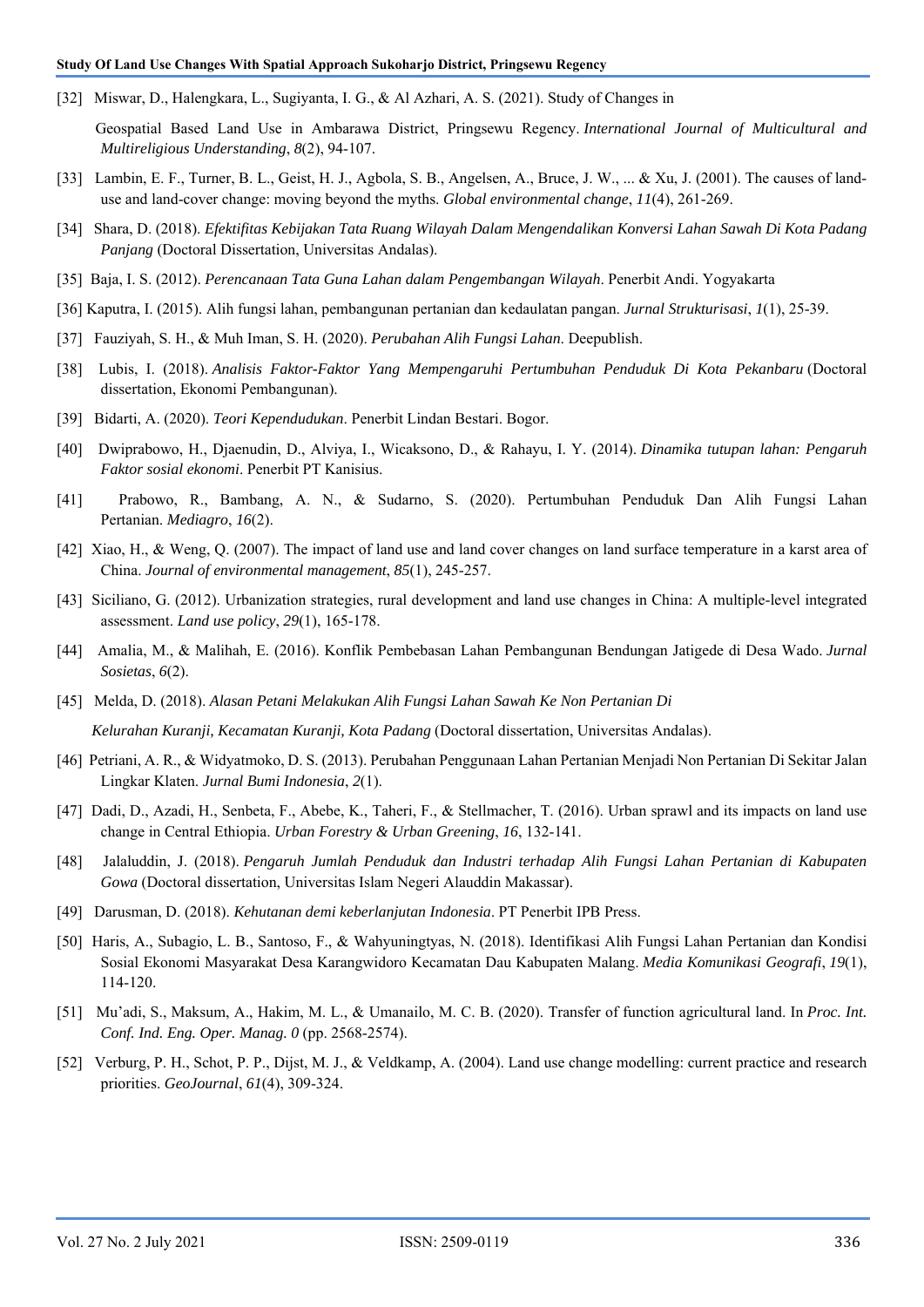- [53] Trimarmanti, T. K. E. (2014). Evaluasi perubahan penggunaan lahan kecamatan di daerah aliran sungai Cisadane Kabupaten Bogor. *Jurnal Wilayah dan Lingkungan*, *2*(1), 55-72.
- [54] Mirah, E. M., Mononimbar, W., & Tilaar, S. (2017). Perubahan Pemanfaatan Lahan di Kawasan Strategis Tumbuh Cepat Kapitu–Teep Kabupaten Minahasa Selatan. *Spasial*, *4*(1), 159-172.
- [55] Jamaludin, A. N. (2015). Sosiologi Perdesaan. CV. Pustaka Setia. Bandung.
- [56] Nahdatunnisa, N., & Tahir, M. A. (2019). Perubahan Pemanfaatan Lahan Di Kawasan Sekitar Pasar Sentral Kota Bulukumba. *Jurnal Malige Arsitektur (Media Arsitektur Lintas Generasi)*, *1*(1).
- [57] Sugiyono. 2013. *Metodologi Penelitian Pendidikan Pendekatan Kuantitatif, Kualitatif dan R&D*. Bandung: Alfa Beta
- [58] Anshori, M., & Iswati, S. (2019). *Metodologi penelitian kuantitatif: edisi 1*. Airlangga University Press. Surabaya.
- [59] Muliansyah, T. B. (2016). Analisa Pola Sebaran Demam Berdarah Dengue terhadap Penggunaan

 Lahan dengan Pendekatan Spasial di Kabupaten Banggai Provinsi Sulawesi Tengah Tahun 2011-2013. *Journal of Information Systems for Public Health*, *1*(1), 47-54.

- [60] Fahyudi, D. I., Christiawan, P. I., & Sarmita, I. M. (2021). Perkembangan Luas Permukiman Dan Penggunaan Lahan Pada Daerah Peri-Urban Kota Singaraja Tahun 2010, 2015 Dan 2020. *Jurnal Pendidikan Geografi Undiksha*, *8*(3), 140-147.
- [61] Rakhmawati, E. R., Sriyono, S., & Setyowati, D. L. (2014). Analisis Pola Sebaran Permukiman Berdasarkan Topografi Di Kecamatan Brangsong Kabupaten Kendal. *Geo-Image*, *3*(2).
- [62] Roseana, B., Subiyanto, S., & Sudarsono, B. (2019). Analisis Spasial Perkembangan Fisik Wilayah Kabupaten Klaten Menggunakan Sistem Informasi Geografis Dan Prediksinya Tahun 2025 Dengan Ca Markov Model. *Jurnal Geodesi Undip*, *8*(4), 59-68.
- [63] Hartadi, A. (2009). *Kajian Kesesuaian Lahan Perumahan Berdasarkan Karakteristik Fisik Dasar di Kota Fakfak* (Doctoral dissertation, Universitas Diponegoro).
- [64] Ardiyanto, G. M. (2015). *Analisis Perubahan Penggunaan Lahan Pertanian Menjadi Non Pertanian Di Jalan Lingkar Sragen Tahun 1994-2010* (Doctoral dissertation, Universitas Muhammadiyah Surakarta).
- [65] Umanailo, M. C. B. (2019). The Urbanization and Diversification of Farmland Namlea. Village. International Journal Of Scientific & Technology Research Volume 8, Issue 08
- [66] Tampi, D. M. (2015). Tata Guna Lahan di Sekitar Kawasan Bandar Udara Sam Ratulangi Manado. *SPASIAL*, *1*(1), 27-34.
- [67] Tyo Nugroho, A. S. (2017). *Perubahan Penggunaan Lahan Sawah Menjadi Non Sawah dan Pengaruhnya terhadap Keberlanjutan Sawah Lestari di Kabupaten Klaten* (Doctoral dissertation, Universitas Negeri Semarang).
- [68] Cahyaningrum, W. (2010). *Kemampuan Lahan Di Kecamatan Simo Kabuaten Boyolali Propinsi Jawa Tengah* (Doctoral dissertation, Universitas Muhammadiyah Surakarta).
- [69] Kresnawan Hantarto, R., & Cholil, M. (2017). *Analisis Kemampuan Lahan untuk Arahan Penggunaan Lahan Bidang Pertanian di DAS Jono, Kecamatan Piyungan, Kabupaten Bantul, Daerah Istimewa Yogyakarta* (Doctoral dissertation, Universitas Muhammadiyah Surakarta).
- [70] Subagyono, K., Dariah, A., Surmaini, E., & Kurnia, U. (2010). Pengelolaan air pada tanah Sawah. *Diakses dari: http://balittanah. litbang. deptan. go. id/dokumentasi/buku/tanahsawah/tanahs awah7*.
- [71] Putra, M. S. W. (2020). *Analisa Ketersediaan Air Sawah Tadah Hujan Di Desa Tanjung Ali Kecamatan Jejawi Kabupaten Ogan Komering Ilir* (Doctoral dissertation, Universitas Muhammadiyah Palembang).
- [72] Maulana, K. K., & Rudiarto, I. (2015). Kesesuaian Lahan dan Faktor-Faktor yang Mempengaruhi Implementasi Penataan Ruang di Sub Das Gunting Kabupaten Jombang. *Jurnal Pembangunan Wilayah & Kota*, *11*(2), 194-210.